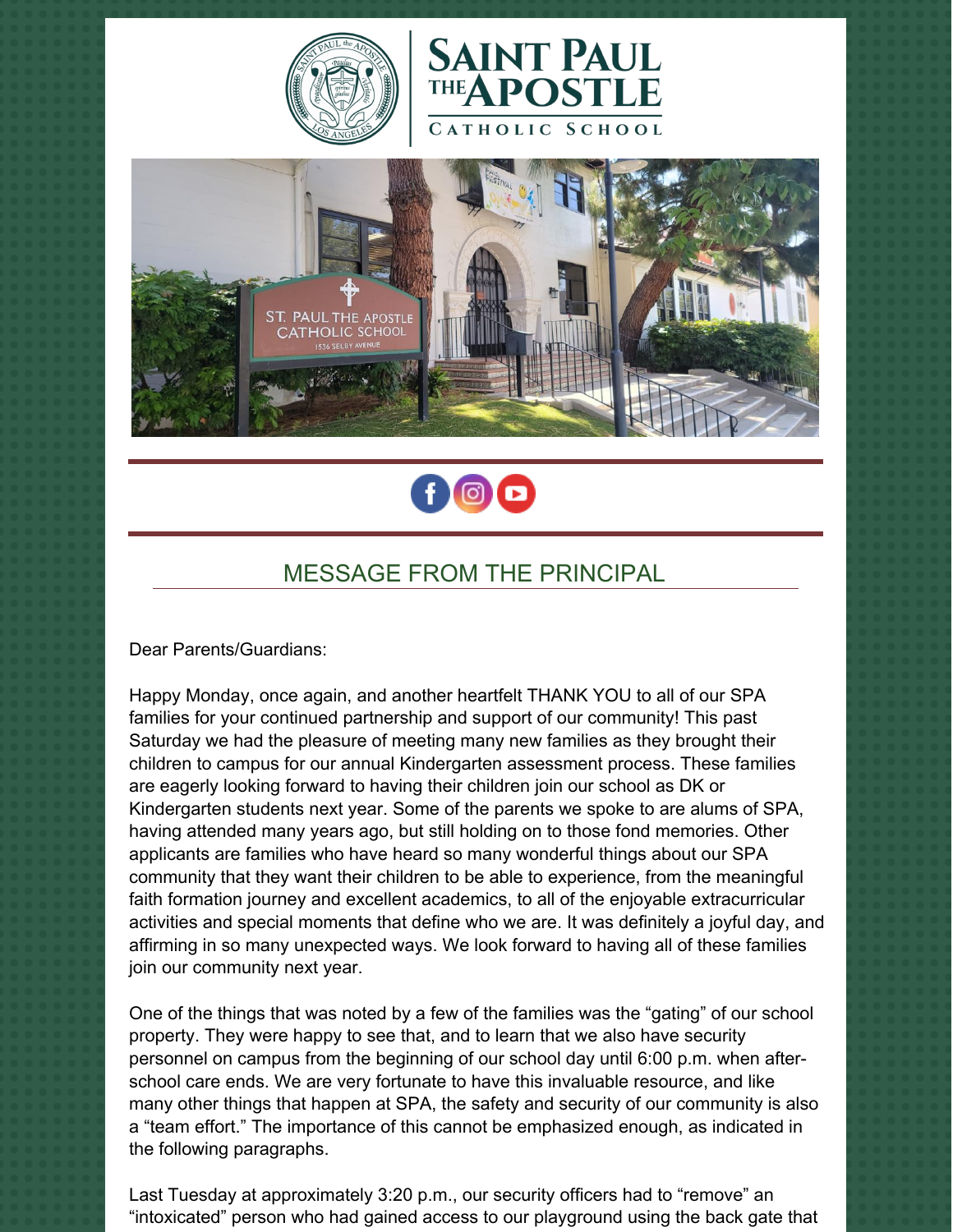is located between our church and the Mormon field. **Since a fob is required to open the gate, it was later determined that this individual could only have accessed the campus one of two ways: either the gate was left propped open at some point, or someone exiting from that gate enabled him to gain access before the gate closed completely.** Our after-school care staff immediately noticed the person and the swift actions of our security officers, and ushered all of the students who were outside into the gym and the music classroom where the doors were locked and secured. The police were notified, and the person remained under the surveillance of our security officers until he got into his vehicle that was parked on Ohio and drove away before the police arrived.

This incident was discussed with our Pastor and school administration, our School Board members, a police officer from the LAPD, and the administrative personnel of our security company. We are grateful that the event was handled swiftly and efficiently, and we have noted the one area of concern that needs to be addressed: **the propping open of any gates that are not being watched by school or security personnel.** I can attest to the fact that there have been several occasions when I am leaving campus in the late afternoon, and I have found the gate near the Selby driveway entrance propped open. I understand the need to prop a gate open if you have strollers, several children carrying backpacks, large packages, etc., **but please make sure that the gate is closed upon your departure.** This will help to ensure the safety of everyone who is still on campus.

As always, we will continue to do everything within reason to maintain the reputation of our school as one of the best in the Archdiocese of Los Angeles. Thank you for joining with us in these efforts.

Peace and Blessings,

Crystal Pinkofsky Principal

# **ANNOUNCEMENTS**

### **MLK DAY—TEACHER GRATITUDE**



Thank you to all of our SPA teachers for the many lessons you shared with your students last week that focused on the legacy of Dr. Martin Luther King, Jr. Across the grade levels, from DK through  $8^{\text{th}}$  grade, the faculty and students engaged in activities and meaningful discussions about the importance of Dr. King's work, and how it has impacted our nation. In the lower grades, the teachers encouraged their students to be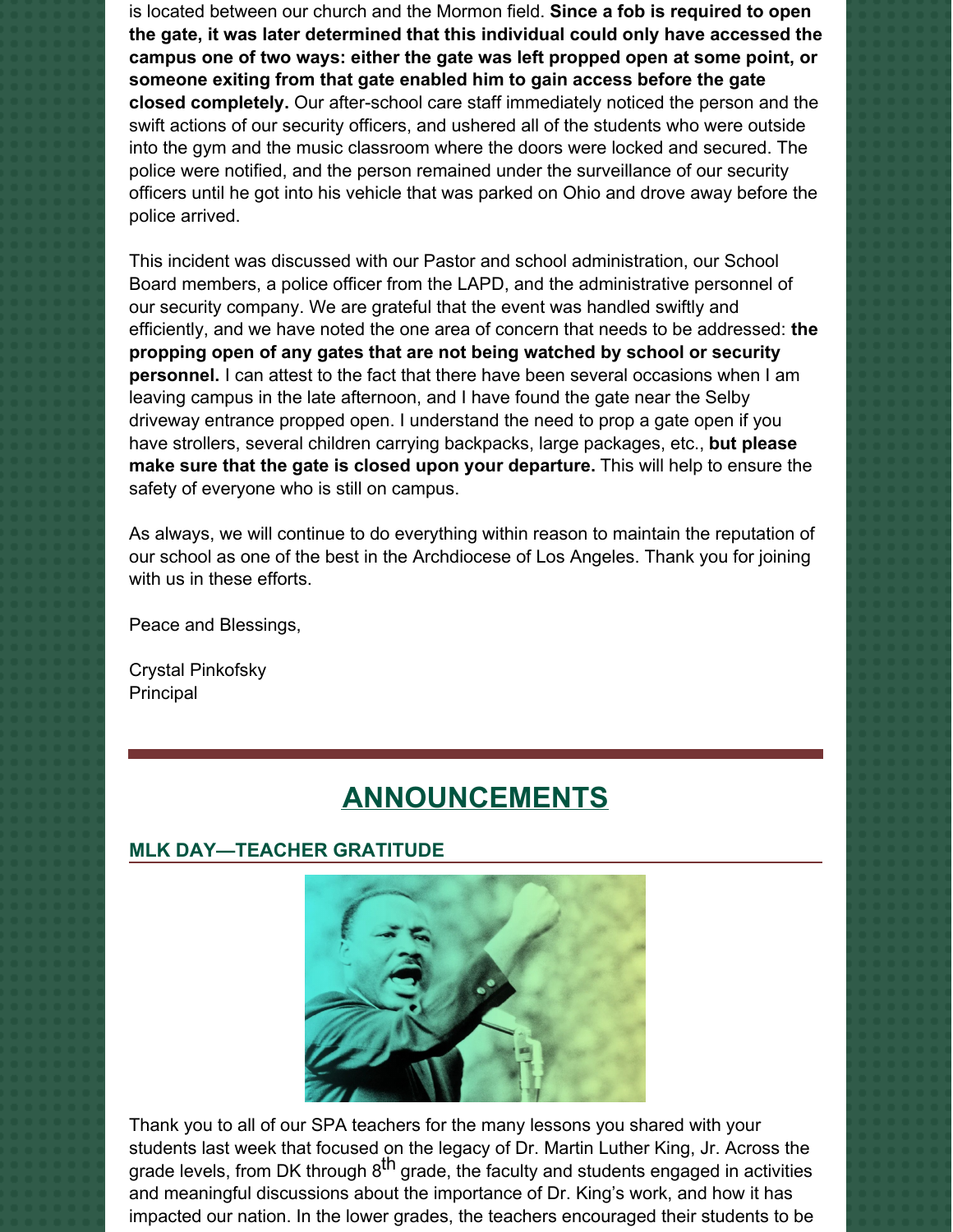good friends to one another based on Martin Luther's teaching of friendship, equality, unity, and peace. The upper grades discussed how even though slavery was abolished, how institutional racism was still very prevalent throughout the country (Jim Crow laws, segregated schools, etc.). The teachers pointed out the different ways Dr. King made a difference during the Civil Rights Movement (using his voice, peaceful protesting, spreading his Christianity, etc.) The theme from the many lessons and discussions was one that our students hear from their teachers every day: *everyone is a child of God!*

## **ST. PAUL THE APOSTLE MASS**



Our school community will celebrate the Feast of the Conversion of St. Paul the Apostle at a special Mass on Tuesday, January 25, at 8:15 a.m. Our 4th and 5th grade classes will be in church, and all of the other classes will join via the St. Paul the Apostle Media YouTube link. Parents are cordially invited to join us as well.

#### **VALENTINE'S DAY**



We are beginning to receive many questions about Valentine's Day this year, and what will be allowed to happen on campus to celebrate the day. During our faculty meeting last Friday, it was agreed that the students would be able to exchange Valentine cards and treats as longs as the following protocols are followed:

- While it is completely voluntary, students who want to distribute Valentine cards at school MUST have a card for each of the classmates in their homeroom. This will help to ensure that everyone is included, and no one is left out.
- Any candy "treats" that are shared MUST be purchased already individually wrapped to help keep our students safe. The same policy applies to the sharing of treats as well—everyone must be included.

All of the cards and treats will be distributed at the end of the day. Students will be given bags in which to place all of their Valentine goodies to take home. Parents can then decide how and when the Valentine treats can be enjoyed.

As an extra added "bonus", students may have FREE DRESS on Valentine's Day if at least one item of clothing is red, pink or white. (And yes, socks are considered as one item of clothing.) We are looking forward to a fun day with everyone!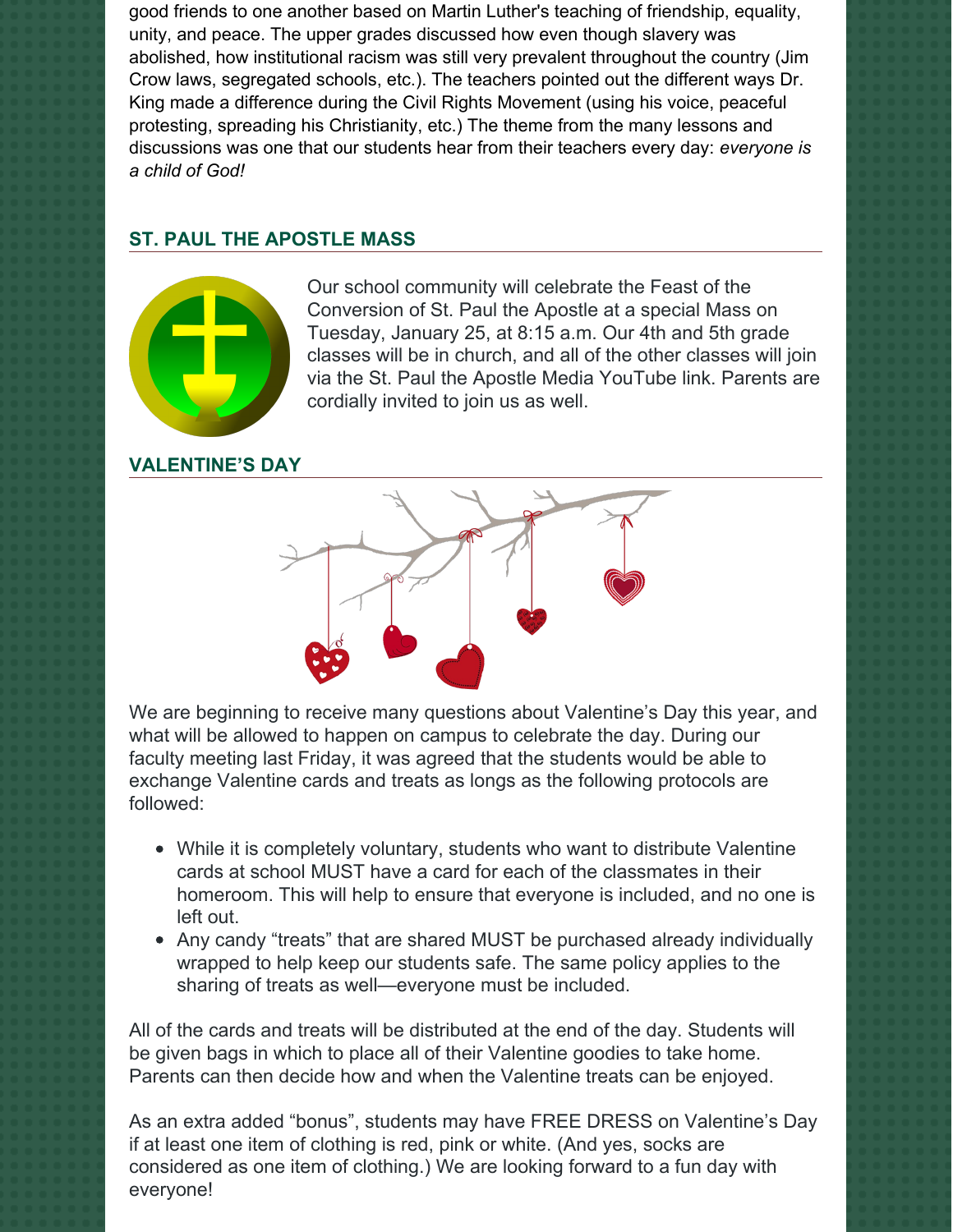#### **COVID UPDATE**



Nurse Anderson shared with me that we had NO reports of a positive COVID case from the lab after last week's testing. Thank you to all of our families for doing everything you can to help keep our students safe and our campus COVID-free!

#### **FROM CYO SPORTS ADMINISTRATION!**



This will provide you with an update on the CYO basketball season amid the ongoing spread of the Omicron virus. Cases are rapidly increasing across the county, state, and county. The variant is highly contagious, the symptoms are generally mild or nonexistent, and people of all ages are contracting it. It is known that the variant has a life of two-three weeks and then it decreases significantly.

Based on this and out of an abundance of caution, CYO will postpone all basketball games until Monday, January 24, for girls and Monday, January 31, for boys, **A level only.** B/C games shall remain paused and will be addressed down the road.

It is CYO's intent to offer a viable basketball season with playoffs. We have a plan in place that is adaptable as necessary. All other CYO events will be considered individually as we move through the next few weeks and will be subject to time and availability. This decision comes after thorough consideration along with discussion among our Board, AD's, Staff, ADLA/DCS, and medical personnel.

To avoid any confusion, the basketball schedules will be taken down from the website. Once we realign all the games, you will be notified that they are back up and can be adjusted as necessary. Thank you all for your patience and understanding.

### **2022 YEARBOOK ORDERS**



It's time to order your 2021-2022 St. Paul the Apostle School yearbook! Don't miss out! It is a wonderful way to remember the school year! You can just click **[HERE](https://www.prestoregister.com/cgi-bin/order.pl?ref=spapostle_school&fm=3)** to order. If you did not take advantage of the pre-order opportunity, please note the cost of \$55 if the yearbook is purchased in June during yearbook distribution, but there is no guarantee there will be any extra yearbooks.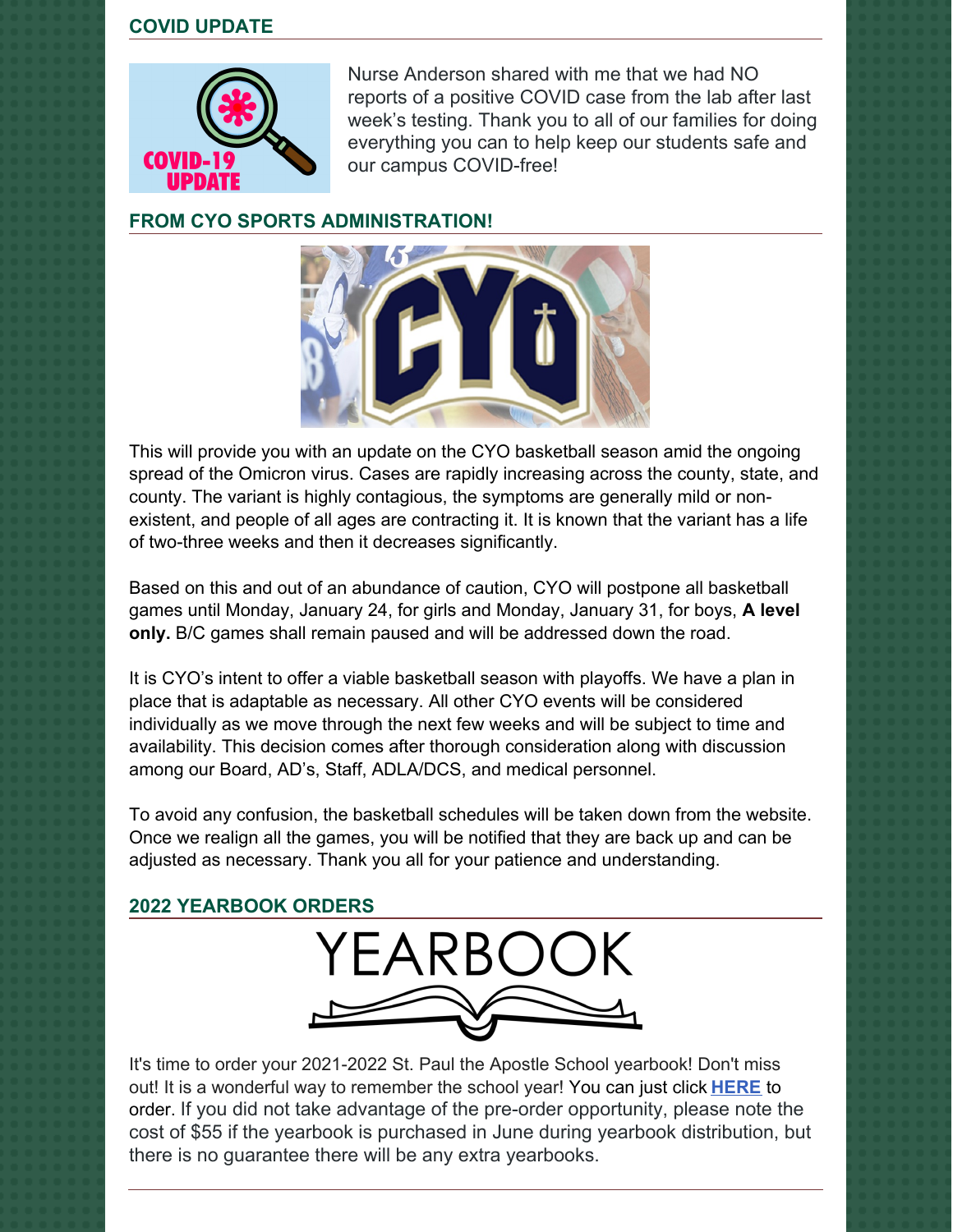#### **SPA COVID TESTING**



Our next round of COVID testing for all faculty, staff, and students will be held **this Wednesday, January 26 th.** The **ONLY** document your children will need to have is a dated and signed copy of the **COVID-19 Patient Test Request Form.**

**Please note that students in grades 4 – 8 may receive the NOSTRIL swab or NASAL swab. If this is the type of COVID test you want for your child, just check either one of those boxes on the form, otherwise he/she will receive the MOUTH swab.**

When completing the Patient Request Form, please remember to **include your email address** so that the results of the lab test can be sent directly to you, as well as Nurse Anderson. **We strongly suggest that you TYPE the requested information onto the form so that everything—including your email address—is legible**. Keep in mind that we are not using a "rapid" test, so we should expect to receive the results in approximately 24 hours. If you have not received the results by then, please contact the lab or Nurse Anderson. Any measures that we can take to help keep our community safe is well worth the effort. Thank you for your cooperation regarding this very important matter!

#### **[COVID-19](https://school.sp-apostle.org/wp-content/uploads/2021/11/PATIENT-REQ-FORM-FILLABLE.pdf) Patient Test Request Form Link**

(This document is now Form Fillable)

#### **U.C.L.A.S.A.F.E. COLLECTION CENTER**



As we begin to rearrange closets, cabinets and desk space to make room for our new Christmas gifts, please know that UCLA could possibly accept some of the items you may be wanting to discard. Please note the lists and information below:

**THEY ACCEPT:** paint and solvents; used motor oil and filters, anti-freeze, and other